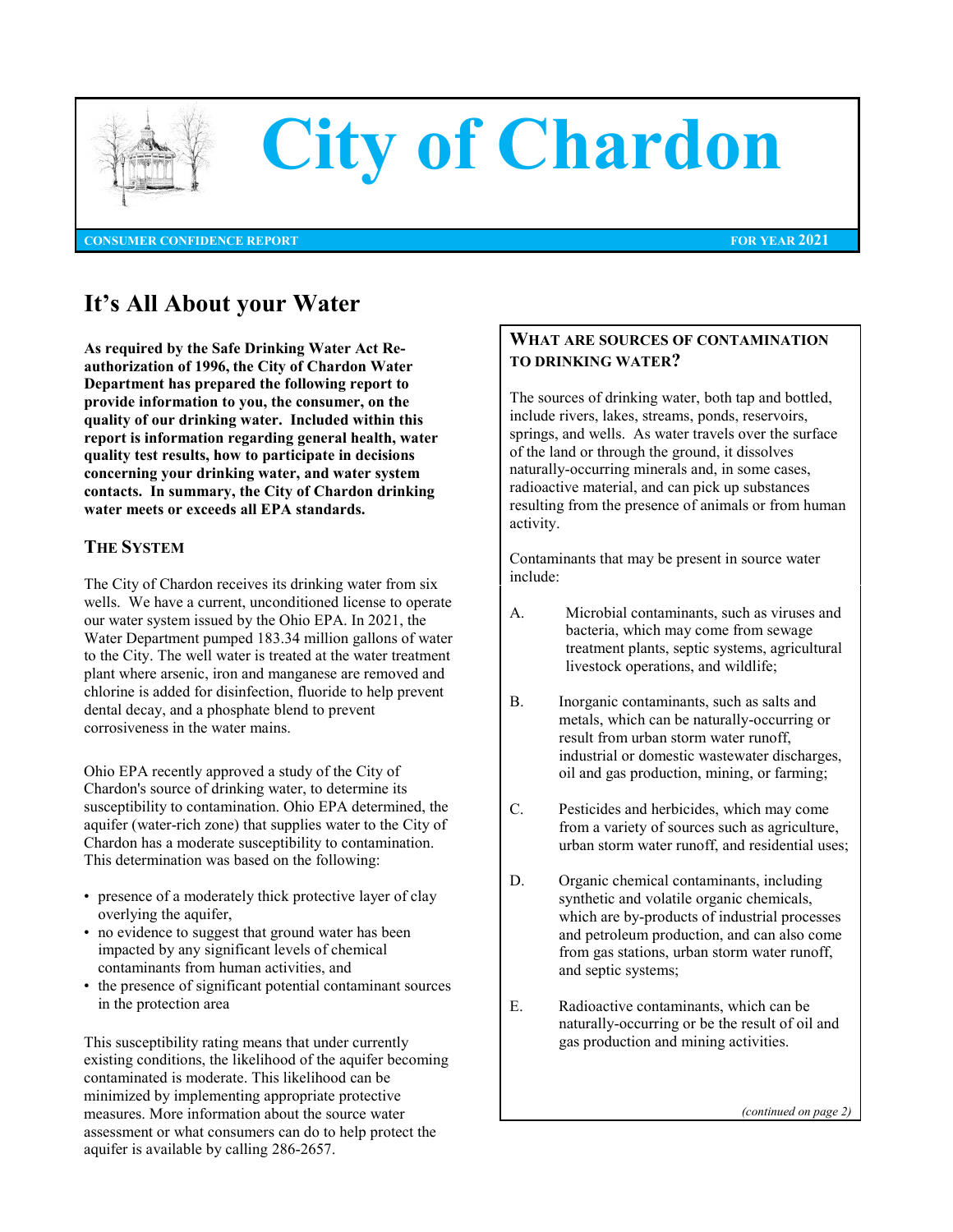#### 2 **CONSUMER CONFIDENCE REPORT FOR YEAR 2021**

#### *Sources of Contamination continued from page 1*

In order to ensure that tap water is safe to drink, the EPA prescribes regulations which limit the amount of certain contaminants in water provided by public water systems. FDA regulations establish limits for contaminants in bottled water which must provide the same protection for public health. Drinking water, including bottled water, may reasonably be expected to contain at least small amounts of some contaminants. The presence of contaminants does not necessarily indicate that water poses a health risk. More information about contaminants and potential health effects can be obtained by calling the Environmental Protection Agency's Safe Drinking Water Hotline (1-800-426-4791).

#### **WHO NEEDS TO TAKE SPECIAL PRECAUTIONS?**

Some people may be more vulnerable to contaminants in drinking water than the general population. Immuno-compromised persons such as persons with cancer undergoing chemotherapy, persons who have undergone organ transplants, people with HIV/AIDS or other immune system disorders, some elderly, and infants can be particularly at risk from infection. These people should seek advice about drinking water from their health care providers. EPA/CDC guidelines on appropriate means to lessen the risk of infection by cryptosporidium and other microbial contaminants are available from the Safe Drinking Water Hotline (1-800-426-4791).

**HOW DO I PARTICIPATE IN DECISIONS CONCERNING MY DRINKING WATER?**

Public participation and comment are encouraged at regular meetings of the Chardon City Council. **MEETINGS ARE SECOND THURSDAY OF EACH MONTH**

#### **ABOUT YOUR DRINKING WATER.**

The EPA requires regular sampling to ensure drinking water safety. The City of Chardon Water Department conducted sampling for *disinfection byproducts, bacteria, inorganic, radiological, synthetic organic, and volatile organic* contaminants. Samples were collected for various different contaminants, most of which were not detected in the City of Chardon's water supply.

The Ohio EPA requires the City to monitor for some contaminants less than once per year because the concentrations of these contaminants do not change frequently. Therefore, some of the data, though accurate, are more than one year old.

20 samples for lead in the system were found to have no levels in excess of the action level of 15 ug/L.

#### *Listed below is information on those contaminants that were found in the City of Chardon's drinking water.*

| <b>Inorganic Contaminants</b>            |                       |                      |                     |                                              |                  |                       |                                                                                                                                 |
|------------------------------------------|-----------------------|----------------------|---------------------|----------------------------------------------|------------------|-----------------------|---------------------------------------------------------------------------------------------------------------------------------|
| <b>Contaminant (Units)</b>               | <b>MCLG</b>           | <b>MCL</b>           | <b>Level Found</b>  | <b>Range of</b><br><b>Detections</b>         | <b>Violation</b> | <b>Sample</b><br>Year | <b>Typical Source of Contaminant</b>                                                                                            |
| Fluoride                                 | $4 \text{ mg}/1$      | $4 \text{ mg}/1$     | $1.24$ mg/l         | $0.90$ mg/l-<br>$1.24 \text{ mg}/1$          | N <sub>O</sub>   | 2021                  | Erosion of natural deposits; Water additive which promotes<br>strong teeth; Discharge from fertilizer and aluminum<br>factories |
| Chlorine (Total)                         | <b>MRDLG</b><br>4mg/l | <b>MRDL</b><br>4mg/1 | $1.44$ mg/l         | $0.80$ mg/l-<br>$1.44$ mg/l                  | N <sub>O</sub>   | 2021                  | Water additive to control microbes.                                                                                             |
|                                          |                       |                      |                     |                                              |                  |                       |                                                                                                                                 |
| Barium                                   | $2.0 \text{ mg}/l$    | $2.0$ mg/l           | $0.160$ mg/l        | N/A                                          | NO.              | 2020                  | Discharge of drilling wastes; Discharge from metal<br>refineries; Erosion of natural deposits                                   |
| <b>Disinfection</b><br><b>Byproducts</b> |                       |                      |                     |                                              |                  |                       |                                                                                                                                 |
| <b>Contaminant (Units)</b>               | <b>MCLG</b>           | <b>MCL</b>           | <b>Level Found</b>  | Range of<br><b>Detections</b>                | <b>Violation</b> | <b>Sample</b><br>Year | <b>Typical Source of Contaminants</b>                                                                                           |
| TTHM s                                   | <b>NA</b>             | $80.0 \text{ ug}/l$  | $26.4 \text{ ug}/l$ | $24.2 \text{ ug}/l -$<br>$26.4 \text{ ug}/1$ | NO.              | 2021                  | Disinfection byproducts                                                                                                         |
| HAA5                                     | <b>NA</b>             | $60.0 \text{ ug}$ /l | $6.5 \text{ ug}/l$  | $< 6.0$ ug/l-<br>$6.5 \text{ ug}/l$          | NO.              | 2021                  | Disinfection byproducts                                                                                                         |

| Lead                       |                                                                                               |                                 |                      |                  |                |                                          |
|----------------------------|-----------------------------------------------------------------------------------------------|---------------------------------|----------------------|------------------|----------------|------------------------------------------|
| <b>Contaminant (Units)</b> | <b>Action</b>                                                                                 | Individual Results 190% of test |                      | <b>Violation</b> | - Year         | <b>Typical source of contaminants</b>    |
|                            | Level                                                                                         | over the AL                     | levels were          |                  | <b>Sampled</b> |                                          |
|                            | (AL)                                                                                          |                                 | less than            |                  |                |                                          |
| Lead $(mg/L)$              | $15 \text{ ug/L}$                                                                             |                                 | $< 2.0 \text{ ug/L}$ | No               | 2021           | Corrosion of household plumbing fixtures |
|                            | 0 of 20 samples were found to have lead levels in excess of lead action level of 15 $\mu$ g/L |                                 |                      |                  |                |                                          |

| Copper                     |               |                     |             |                  |                |                                          |
|----------------------------|---------------|---------------------|-------------|------------------|----------------|------------------------------------------|
| <b>Contaminant (Units)</b> | <b>Action</b> | Individual Results  | 90% of test | <b>Violation</b> | Year           | <b>Typical source of contaminants</b>    |
|                            | Level         | <b>Nover</b> the AL | levels were |                  | <b>Sampled</b> |                                          |
|                            | (AL)          |                     | less than   |                  |                |                                          |
| Copper (ppm)               | opm }         |                     | $0.730$ ppm | No.              | 202            | Corrosion of household plumbing fixtures |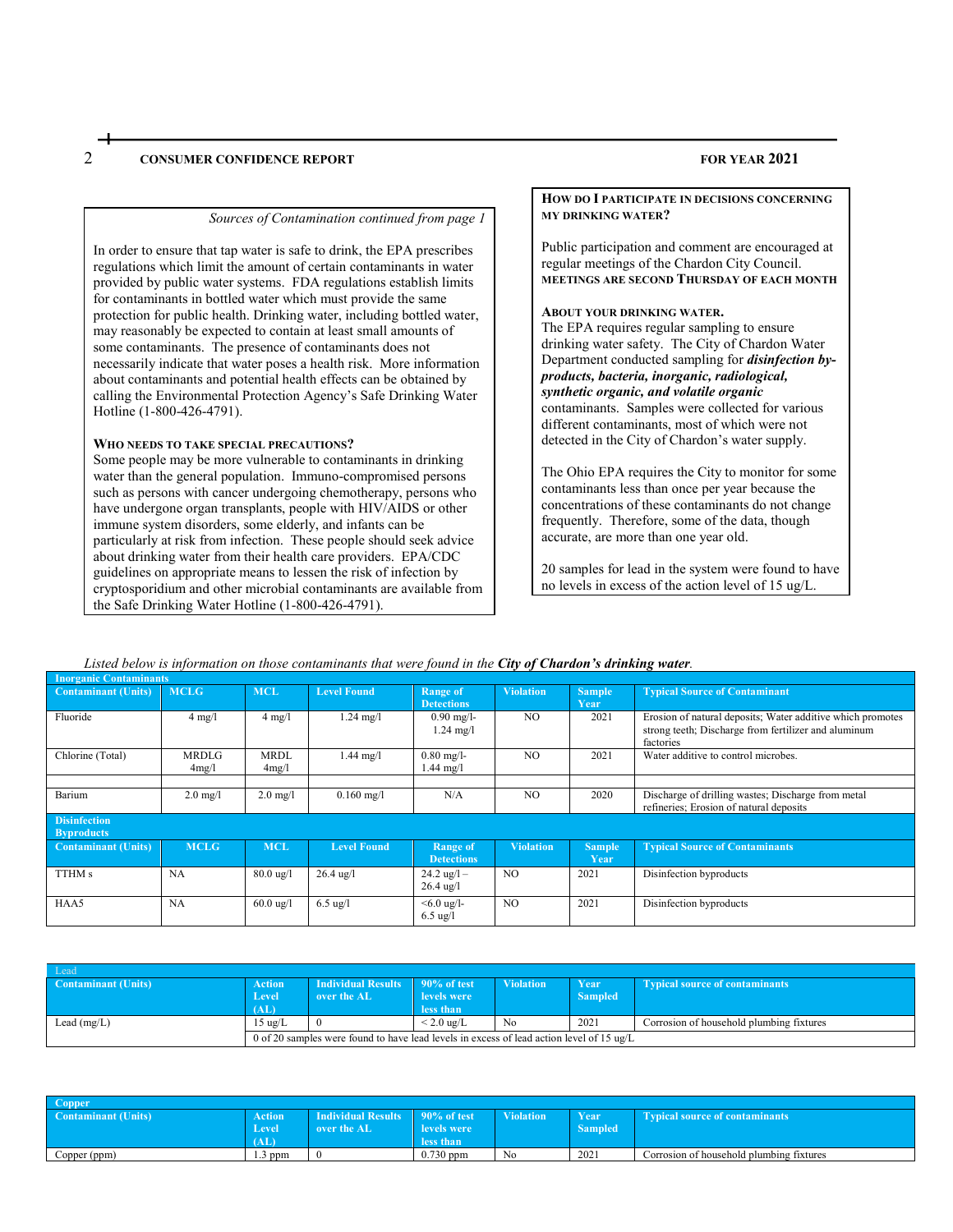

#### **LEAD HEALTH EFFECTS**

If present, elevated levels of lead can cause serious health problems, especially for pregnant women and young children. Lead in drinking water is primarily from materials and components associated with service lines and home plumbing. City of Chardon is responsible for providing high quality drinking water, but cannot control the variety of materials used in plumbing components. When your water has been sitting for several hours, you can minimize the potential for lead exposure by flushing your tap for 30 seconds to 2 minutes before using water for drinking or cooking. If you are concerned about lead in your water, you may wish to have your water tested. Information on lead in drinking water, testing methods, and steps you can take to minimize exposure is available from the Safe Drinking Water Hotline at 800-426-4791or at http://www.epa.gov/safewater/lead.

#### **OTHER INFORMATION FROM DISTRIBUTION SAMPLES**

| <b>TEST</b>                | <b>RESULT</b> | <b>UNITS</b>    |
|----------------------------|---------------|-----------------|
| Alkalinity, Total          | 200           | mg/1            |
| Hardness, Total (as CaCO3) | 240           | mg/1            |
| Barium                     | 0.19          | mg/l            |
| Sodium                     | 20.4          | mg/1            |
| Magnesium                  | 18.0          | mg/1            |
| Manganese                  | < 0.010       | mg/1            |
| Potassium                  | < 2.00        | mg/1            |
| Iron                       | < 0.04        | mg/1            |
| Lead                       | < 2.0         | $\frac{u g}{l}$ |
|                            |               |                 |
|                            |               |                 |

#### **Definitions of some terms contained within this report.**

#### **Maximum Contaminant Level Goal (MCLG):**

The level of a contaminant in drinking water below which there is no known or expected risk to health. MCLGs allow for a margin of safety.

**Maximum Contaminant level (MCL):** The highest level of contaminant that is allowed in drinking water. MCLs are set as close to the MCLGs as feasible, using the best available treatment technology.

**Maximum Residual Disinfectant Level Goal (MRDLG):** The level of drinking water disinfectant below which there is no known or expected risk to health.

**Maximum Residual Disinfectant Level (MRDL):** The highest level of a disinfectant allowed in drinking water without causing an unacceptable possibility of adverse health effects.

**Parts per Million (ppm) or Milligrams per Liter (mg/L)** are units of measure for concentration of a contaminant. A part per million corresponds to one second in a little over 11.5 days.

**Parts per Billion (ppb) or Micrograms per Liter (ug/L)** are units of measure for concentration of a contaminant. A part per billion corresponds to one second in 31.7 years.

Action Level (AL): The concentration of a contaminant which, if exceeded, triggers treatment or other requirements which a water system must follow.

**The "<" symbol:** A symbol which means less than. A result of <5 means that the lowest level that could be detected was 5 and the contaminant in that sample was not detected.

**License to Operate (LTO) Status Information:**

We have a current, unconditioned license to operate our water system.

**For more information** on your drinking water, contact: Frank Taylor, Superintendent of Water & Wastewater (440) 286-2657 Web Site http://www.chardon.cc E-Mail water@chardon.cc